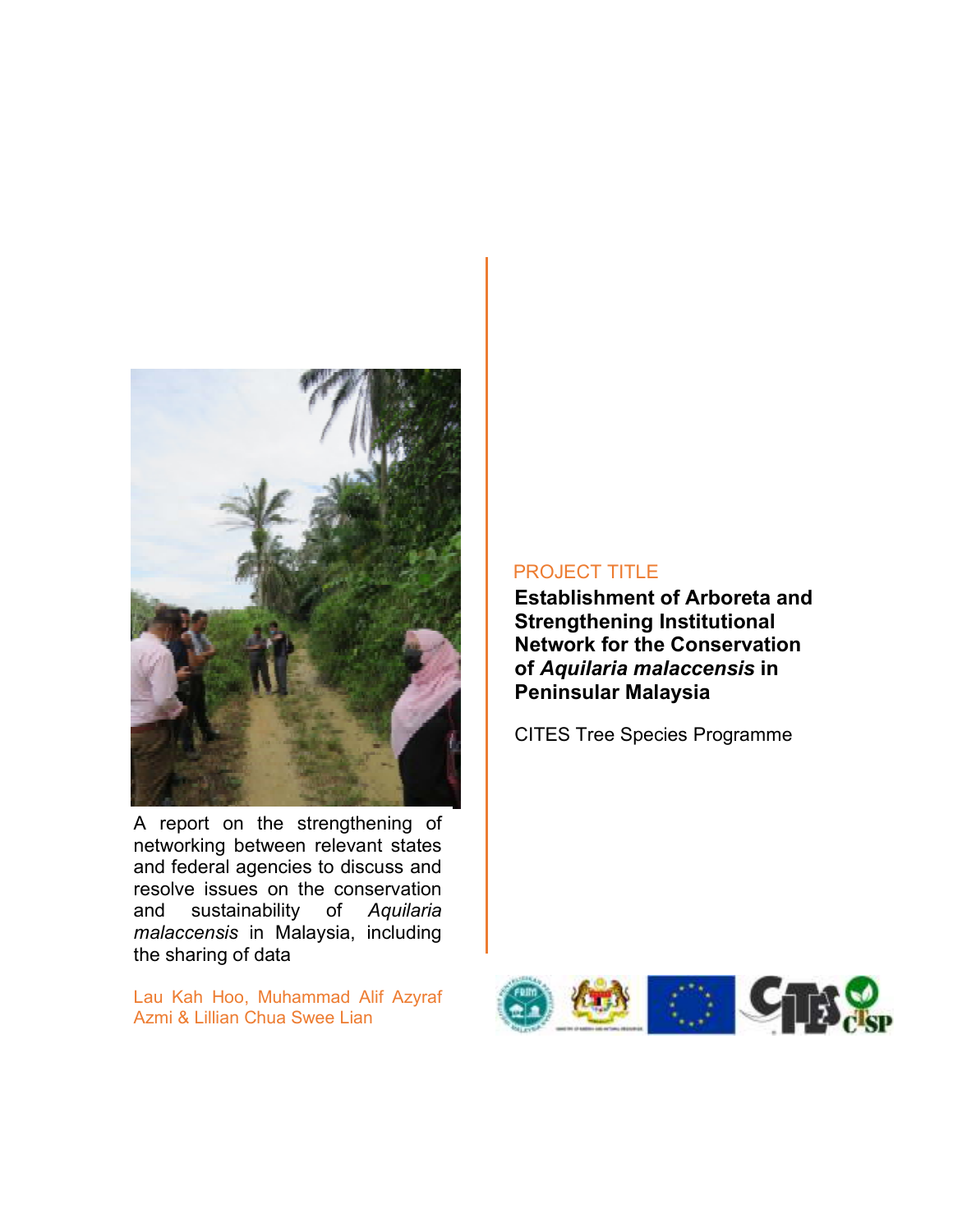# **Contents**

| 7. Institutional network improvement after the implementation of the CTSP project  5 |  |
|--------------------------------------------------------------------------------------|--|
|                                                                                      |  |
|                                                                                      |  |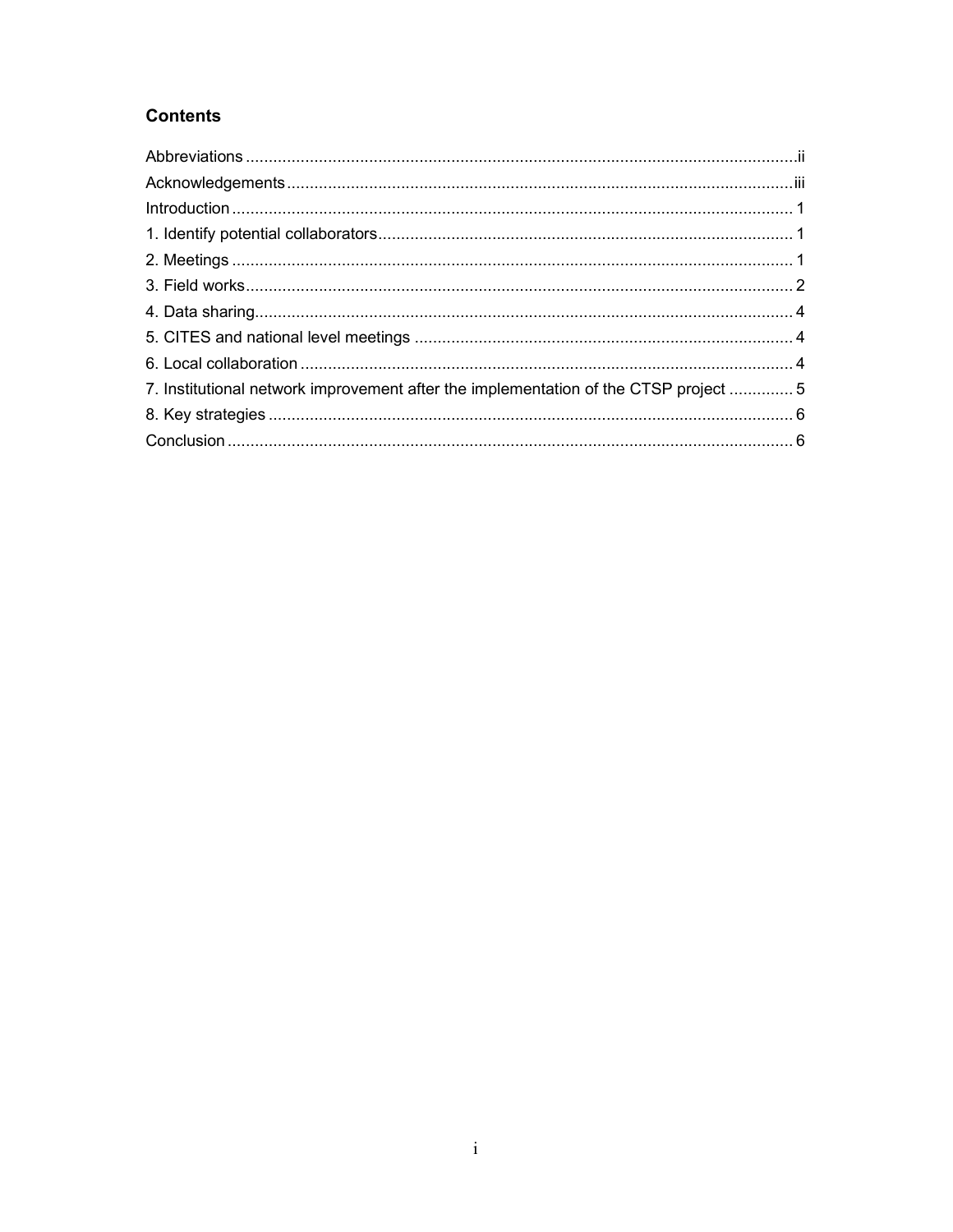## **Abbreviations**

| A-PHSB      | Forest Management and Sustainability Trust Fund Project |
|-------------|---------------------------------------------------------|
| CoP         | Conference of Parties                                   |
| <b>CTSP</b> | <b>CITES</b> Tree Species Programme                     |
| <b>DBH</b>  | Diameter at breast height                               |
| <b>FDPM</b> | Forestry Department of Peninsular Malaysia              |
| <b>FRIM</b> | Forest Research Institute Malaysia                      |
| KeTSA       | Ministry of Energy and Natural Resources                |
| MA.         | Management Authority                                    |
| <b>MTIB</b> | Malaysian Timber Industry Board                         |
| <b>MYSA</b> | Malaysian Space Agency                                  |
| <b>NGOs</b> | Non-governmental organizations                          |
| PL          | Project Leader                                          |
| SA.         | Scientific Authority                                    |
| <b>SSFD</b> | <b>Selangor State Forestry Department</b>               |
| <b>UPM</b>  | University Putra Malaysia                               |
|             |                                                         |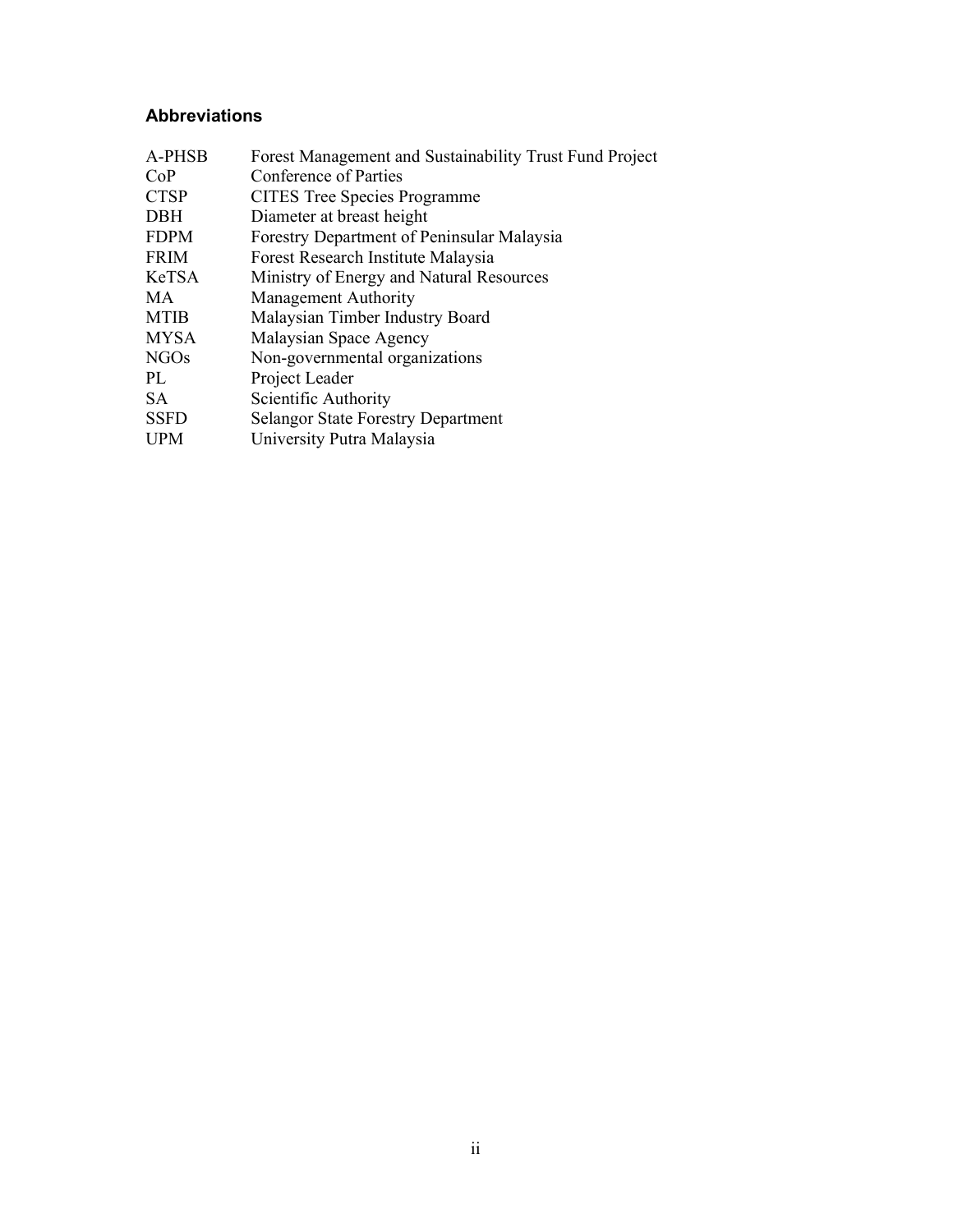## **Acknowledgements**

The activities reported here were made possible with funding from the European Union through the CITES Tree Species Programme, and the Ministry of Energy and Natural Resources of Malaysia. The authors would like to thank the CITES Secretariat, especially to Dr. Haruko Okusu (Chief, Outreach and Projects Unit), Dr. Milena Sosa Schmidt (CITES Tree Species Programme Coordinator), and Mr. Thang Hooi Chiew (Regional Coordinator for Asia) for their kind assistance throughout the project. Not forgetting the entire project team members who worked tirelessly in ensuring the success of the project.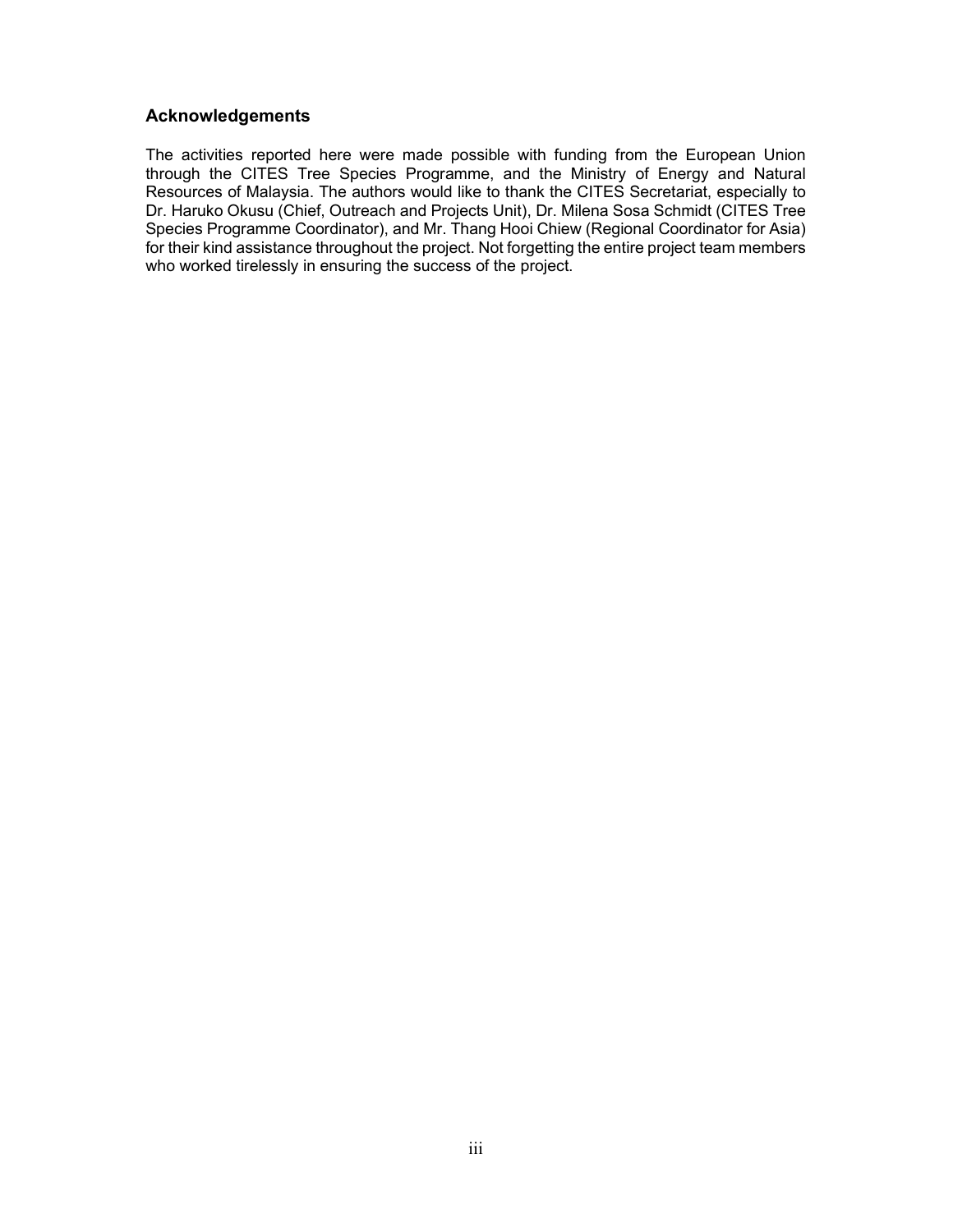## **A report on the strengthening of networking between relevant states and federal agencies to discuss and resolve issues on the conservation and sustainability of** *Aquilaria malaccensis* **in Malaysia, including the sharing of data**

#### **Introduction**

In 2019–2021, the Forest Research Institute Malaysia (FRIM) was granted a project entitled "Establishment of Arboreta and Strengthening Institutional Network for the Conservation of *Aquilaria malaccensis* in Peninsular Malaysia" under the CITES Tree Species Programme (CTSP). The objective of the project was to enhance conservation activities for *A. malaccensis* through the establishment of an institutional network and arboreta. Three outputs were expected to be achieved at the end of the project which were i) a network of institutions that is responsible for the conservation of *A. malaccensis*, ii) established arboreta of *A. malaccensis* in selected states, and iii) dissemination and sharing of the project results. This document was to report on item (i), which was to strengthen the existing network between pertinent government agencies in Malaysia towards the conservation of *A. malaccensis* in Malaysia through various approaches. It has to be noted that efforts to assemble different agencies to work on a common goal are a long-term process. Nevertheless, activities conducted under this project marked some of the initiatives, to begin with.

#### **1. Identify potential collaborators**

The focus is to initiate some form of collaboration to discuss and resolve issues on the conservation and sustainability of *A. malaccensis* in Malaysia between relevant states and federal government agencies. As a start, potential institutions and management authorities needed to be identified. A meeting was called on the 9 January 2018 (before the commencement of the CTSP project), chaired by the Ministry of Energy and Natural Resources (KeTSA) (then the Ministry of Water, Land and Natural Resources) with representatives from three agencies, namely, the Forestry Department of Peninsular Malaysia (FDPM), the Malaysian Timber Industry Board (MTIB), and FRIM. Based on the meeting, FDPM had agreed to collaborate on the project and their scope was to propose a suitable area in the state of Selangor for the establishment of the Selangor arboretum and to prepare the budget required.

#### **2. Meetings**

With the commencement of the CTSP project on 1 February 2019, eight meetings had taken place to discuss the sites in the states of Selangor and Perak (now Pahang) arboreta. Four internal (within FRIM) and four external (with collaborators) meetings were conducted for the purpose. The external meetings were to discuss the potential site of the Selangor arboretum and other pertinent issues on *A. malaccensis* (Figure 1). In 2020, four sites had been proposed by the Selangor State Forestry Department (SSFD) as the site for the Selangor arboretum, namely, the Sungai Lalang Forest Reserve, Kanching, Kundang, and Batu Arang. Upon visiting these sites, it was found that none of the sites was suitable due to unmet planting design and uncertainty of land status. According to SSFD, deciding on a suitable site for plantation was not easy nowadays, as land has become scarce in the state. Generally, for a site to be established as an *A. malaccensis* arboretum, the site had to be relatively safe from poachers, having proper access roads, and having a clearly defined land status. Due to that, the site had to be changed, and Bukit Hari, FRIM, was selected after a series of internal discussions and site visits.

Meanwhile, the internal meetings were to discuss the new location of the Perak arboretum, which had to be changed to Maran, Pahang, due to insufficient funds for setting up the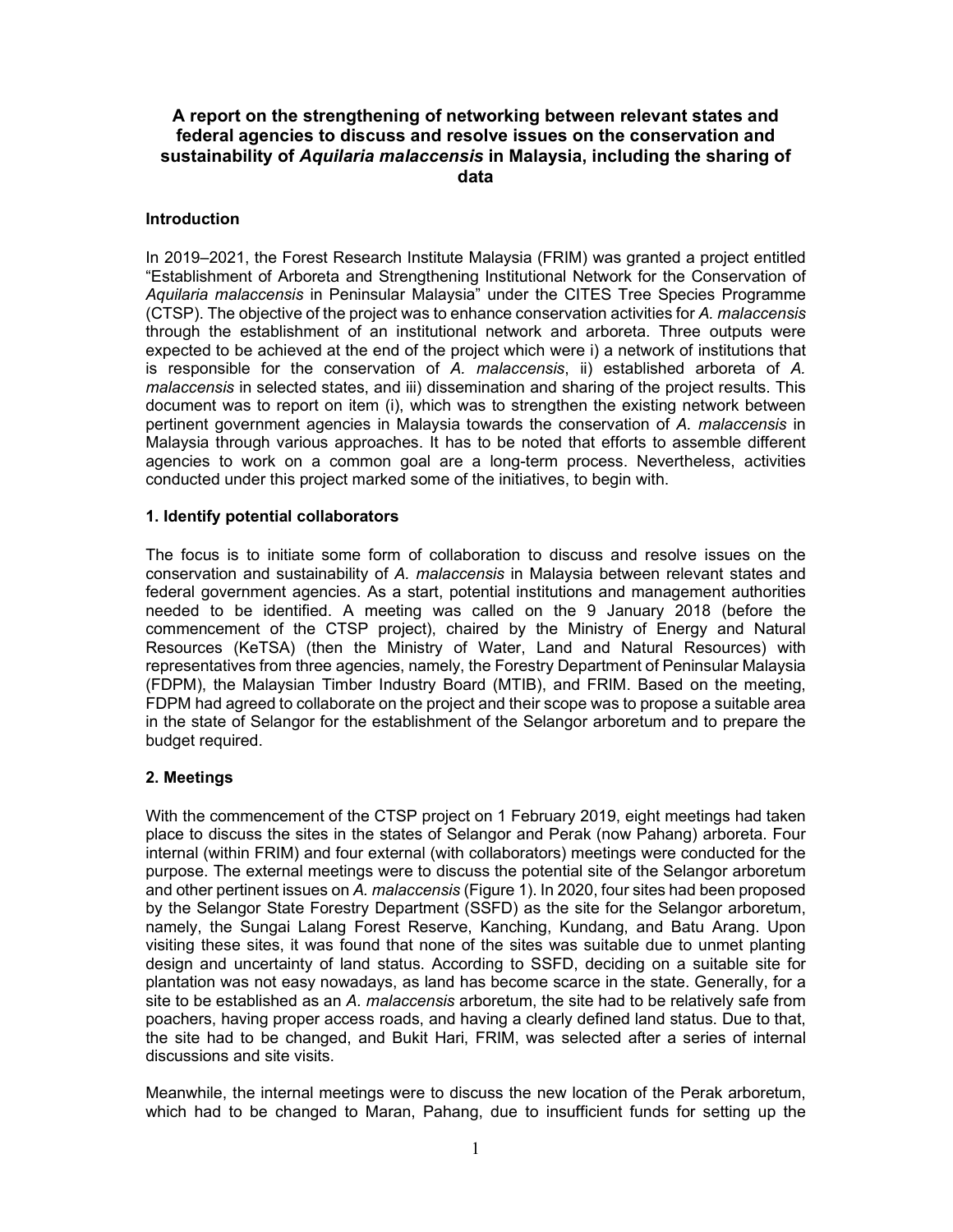arboretum in the Bidor Research Station. With that, the project worked with another ongoing project funded by FDPM –'*Membangunkan Strategi Pemuliharaan Dan Menambahbaik Kualiti Hasil Spesies Aquilaria Terpilih Secara Lestari Di Malaysia'* (Developing conservation strategies and improving the product sustainability of selected *Aquilaria* species in Malaysia) to strategize conservation approaches through the establishment of the Pahang arboretum as well as other means of actions.



Figure 1. In one of the meetings with the Selangor State Forestry Department to identify the Selangor arboretum site. Photo: Siti Fariezza Khairi Thaw.

## **3. Field works**

The importance of field works was not limited to collecting planting materials but also as means for FRIM to make a connection with forest managers at the states level. Between 2019–2021, 25 collecting trips involving 37 visitations (Table 1) were carried out in the states of Kedah, Pulau Pinang, Perak, Selangor, Negeri Sembilan, Melaka, Johor, Pahang, Terengganu, and Kelantan with 17 district forest offices and ranger offices, two federal agencies, two state forestry department, one botanic garden, and one private learning institution involved (Figure 2). At the district forest offices, information on the status, health and condition of the species populations were exchanged between forestry officers and FRIM. Staff from the forestry departments had given their full cooperation and provided useful maps each time before the start of the field work. While it is the authority of the district forest offices to manage the forests and conduct patrols, fresh and up-to-date information provided by FRIM gathered from field works is crucial for them. Being a targeted species by harvesters, enforcers need to move swiftly to curb any illegal activities.

| No. | <b>Visitation dates</b> | <b>State</b>    |
|-----|-------------------------|-----------------|
| 1.  | 15-19 April 2019        | Kedah           |
| 2.  | 10-12 June 2019         | Melaka          |
| 3.  | 10-12 June 2019         | Negeri Sembilan |
| 4.  | 20 June 2019            | Selangor        |
| 5.  | 24-28 June 2019         | Kelantan        |
| 6.  | 24-28 June 2019         | Terengganu      |
| 7.  | 8-12 July 2019          | Pahang          |
| 8.  | 8-12 July 2019          | Johor           |
| 9.  | 15-17 July 2019         | Pulau Pinang    |

Table 1. List of field works conducted for planting materials collection.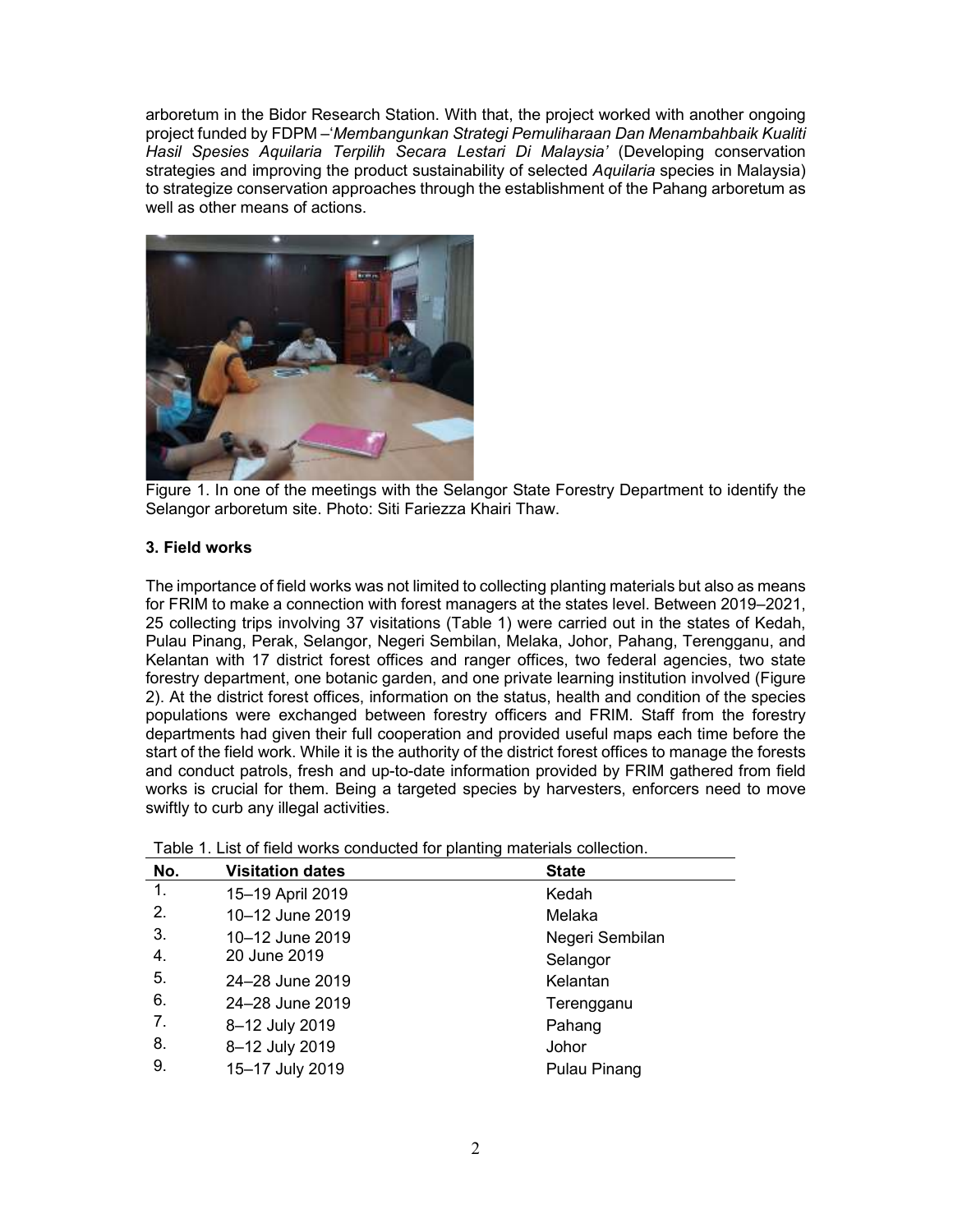| No. | <b>Visitation dates</b>     | <b>State</b>        |
|-----|-----------------------------|---------------------|
| 10. | 5-7 August 2019             | Perak               |
| 11. | 13-16 August 2019           | Pahang              |
| 12. | 13-16 August 2019           | Johor               |
| 13. | 7-11 October 2019           | Kelantan            |
| 14. | 7-11 October 2019           | Terengganu          |
| 15. | 21-23 October 2019          | Pulau Pinang        |
| 16. | 25-29 November 2019         | Kedah               |
| 17. | 16-18 December 2019         | <b>Pulau Pinang</b> |
| 18. | 20-24 January 2020          | <b>Pulau Pinang</b> |
| 19. | 20-24 January 2020          | Perak               |
| 20. | 28-31 January 2020          | Johor               |
| 21. | 10-14 February 2020         | <b>Pulau Pinang</b> |
| 22. | 10-14 February 2020         | Perak               |
| 23. | 24-28 February 2020         | Pahang              |
| 24. | 24-28 February 2020         | Negeri Sembilan     |
| 25. | 24-28 February 2020         | Johor               |
| 26. | 9-13 March 2020             | Pulau Pinang        |
| 27. | 9-13 March 2020             | Perak               |
| 28. | 29 June-3 July 2020         | Kelantan            |
| 29. | 3-7 August 2020             | Pahang              |
| 30. | 3-7 August 2020             | Terengganu          |
| 31. | 24-28 August 2020           | Pahang              |
| 32. | 24-28 August 2020           | Johor               |
| 33. | 1-4 September 2020          | Perak               |
| 34. | 28 September-2 October 2020 | Terengganu          |
| 35. | 5-9 October 2020            | Johor               |
| 36. | 24 March 2021               | Pahang              |
| 37. | 22-23 November 2021         | Kuala Lumpur        |



Figure 2. In one of the field trips with the state forestry department to collect planting materials. Photo: Lau Kah Hoo.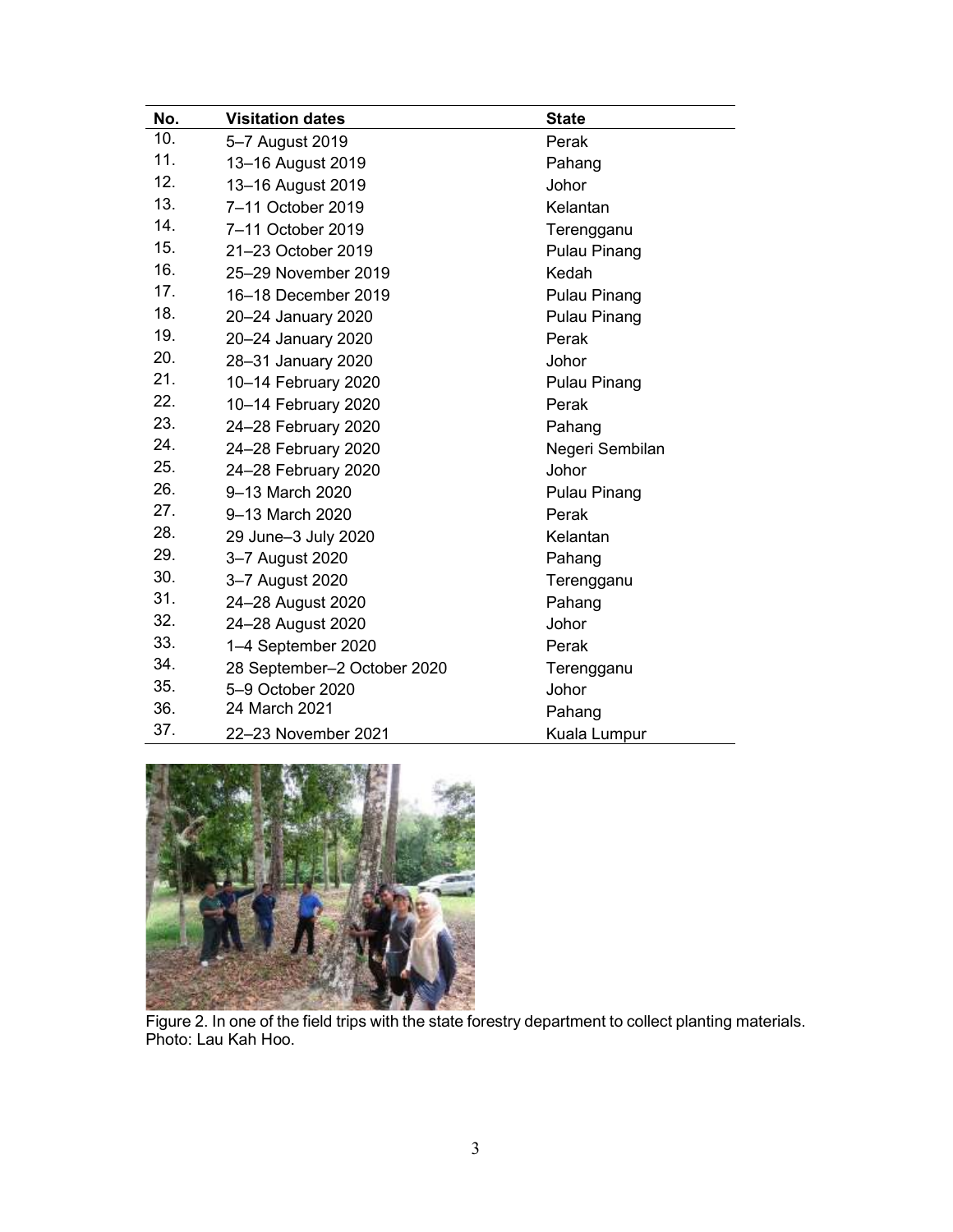## **4. Data sharing**

One of the important aspects to ensure good collaboration among agencies is information sharing. Between 2020–2021, a meeting and data analysis were conducted to facilitate data sharing through a system known as Sistem FloraC, a system developed by FDPM and the Malaysian Space Agency (MYSA). Data included were tree distribution and diameter at breast height (DBH). These data were collected during field trips in collecting the seedlings, and thus are recent data. Data were also collated from district forest offices in each state. The system will be used in the management and conservation of CITES-listed tree species from Malaysia, with *A. malaccensis* and *A. hirta* among the first few species to be included in.

FRIM also shared and presented findings from the 'Conservation Action Plan For The Threatened Agarwood Species *Aquilaria malaccensis* (Thymelaeaceae) In Peninsular Malaysia' to FDPM during a meeting in September 2019 with the aim to describe scientific principles behind the establishment of the arboretum.

## **5. CITES and national level meetings**

The Project Leader (PL) and co-PL, who are FRIM's Research Officers, attended national level meetings of CITES chaired by the KeTSA, namely, the CITES National Committee, *Mesyuarat Penyelarasan Isu-Isu CITES* (a meeting to discuss relevant CITES issues), and Conference of Parties (CoP) preparation meetings. FRIM is a CITES Scientific Authority (SA) in Malaysia and is responsible for providing technical advice to the ministry. With that also, the PL and co-PL would be furnished with up-to-date information and development related to CITES. A presentation was made on the project's background, objective and current progress to the Malaysian CITES Management and Scientific Authorities during the CITES National Committee meeting held on 17 December 2019. These types of meetings are important as platforms for information sharing and establishing new connections with other agencies.

#### **6. Local collaboration**

Under the FDPM, a trust fund was established with contribution from MTIB known as '*Akaun Amanah Projek Pengurusan Hutan Secara Berkekalan Jabatan Perhutanan Semenanjung Malaysia* (A-PHSB) (translated as Forest Management and Sustainability Trust Fund Project by the Forestry Department of Peninsular Malaysia). Based on a set of defined scopes, the trust fund was founded to fund projects that conduct activities toward forest management and sustainability in Peninsular Malaysia. FRIM was one of the recipients of the trust fund for the duration from 2021–2023, and the PL was invited to become a member of the project. Similarly, one of the project objectives was to work together with stakeholders and industry entrepreneurs for the conservation, industrialization, and enhancement of agarwood in Malaysia. The project itself was a collaboration between FRIM, FDPM, MTIB and University Putra Malaysia (UPM). Three internal meetings and one external meeting were held during the CTSP project duration whereby work plans were laid out (Figure 3). This project further benefited the CTSP project through networking expansion on various scopes that ultimately enhance the conservation of *A. malaccensis*. The establishment of the Pahang arboretum was the first collaboration activity between the project and A-PHSB. It is expected that the CTSP project's objectives could be further enhanced beyond the project's timeline under such a collaborative effort.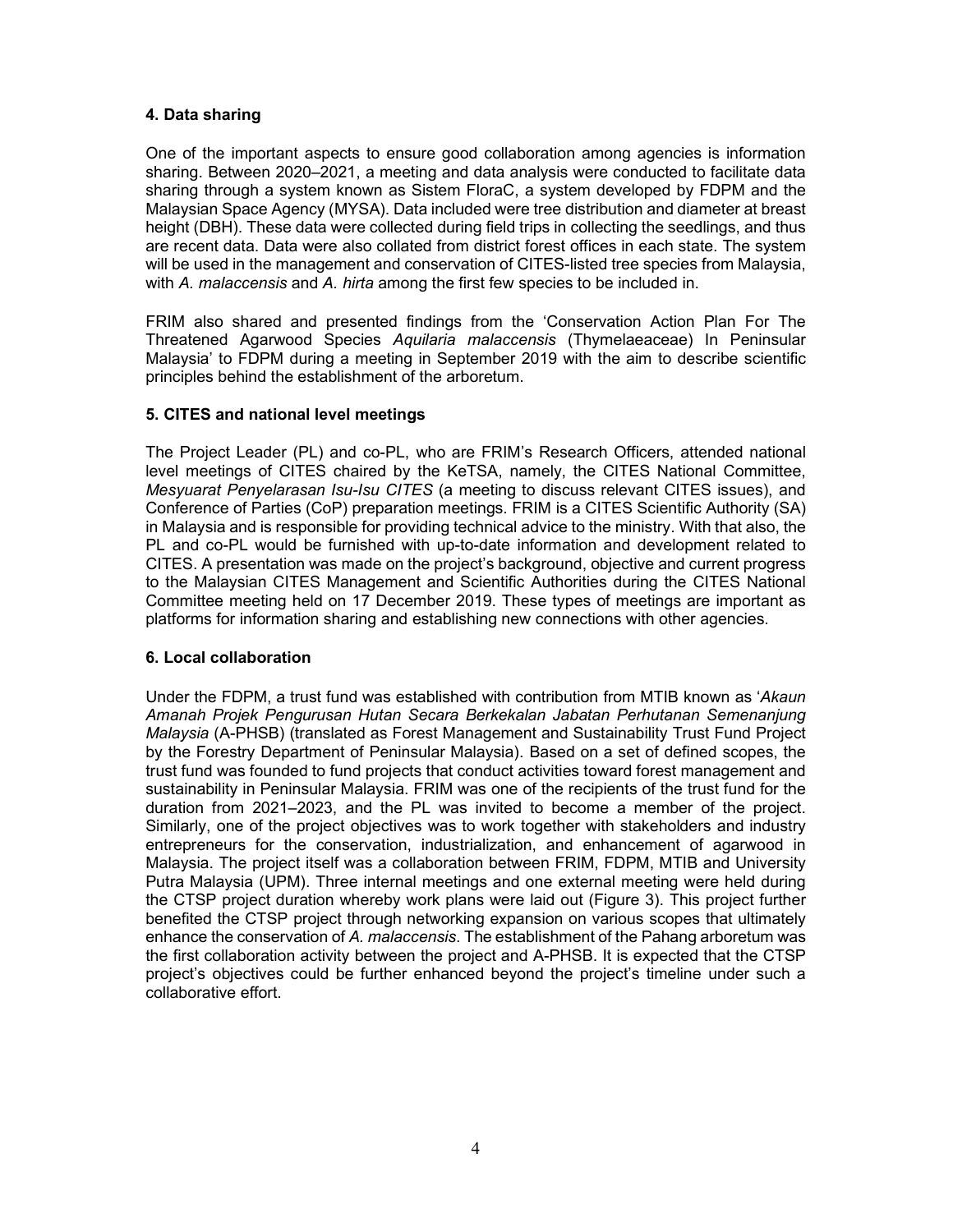

Figure 3. A virtual meeting with counterparts from the A-PHSB project. Photo: Lau Kah Hoo.

## **7. Institutional network improvement after the implementation of the CTSP project**

Being a CITES-listed tree species, the welfare of *A. malaccensis* is overseen by three main agencies in Malaysia, namely, FDPM, MTIB and FRIM. FRIM and FDPM are the CITES SA of Malaysia, whereas MTIB is the CITES Management Authority (MA) of Malaysia. FDPM also serves as the MA. It has been observed that the agencies are rarely connected to each other, illustrating a lack of cooperation that led to some weaknesses (Figure 4a). Hence, through this project, several efforts had been taken to improve the situation as described under sections 1‒6 as above. As portrayed in Figure 4b, some improvements were seen after the project implementation.